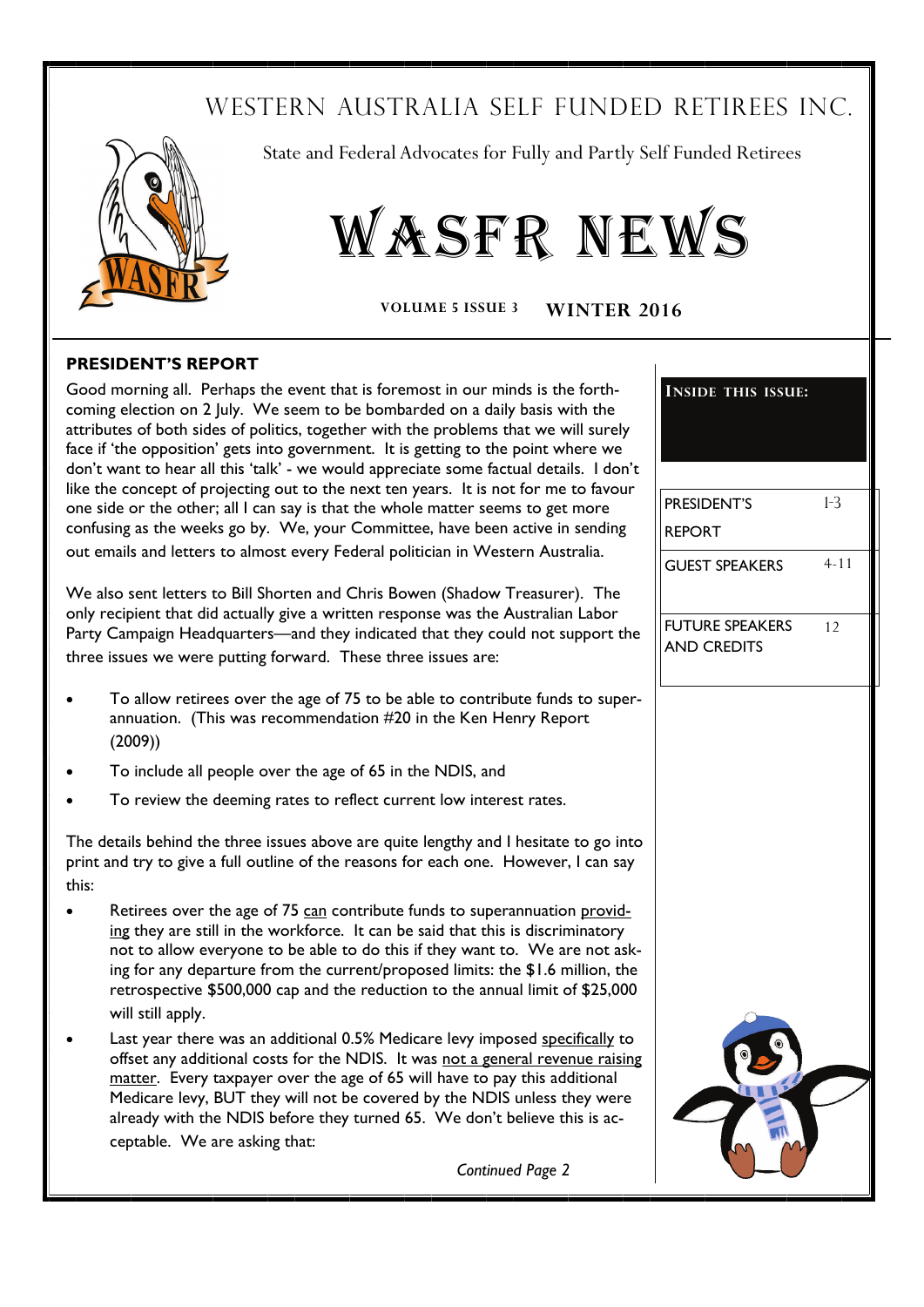#### **PRESIDENT'S REPORT (***Continued from Page 1)*

(a) all people should be covered by the NDIS, or

(b) alternatively, those over 65 should not be forced to

 pay the additional levy (about \$200 per annum on a taxable income of \$40,000).

 The third issue relates to deeming rates. The rates were last set in March 2015 and since then there have been two reductions in the Reserve Bank Cash Rate and the finance industry is predicting another rate cut before the end of the year. The deeming rates have traditionally been set just a little lower than what the banks are offering to their customers—this should nullify any complaints. However, retirees are now having their assets and their income 'deemed' to be earning more than they can get from their 'friendly' bank. I do feel confident that the Government will, eventually, review the deeming rates but the problem is –WHEN? We are hoping that by pushing this matter now we may have some effect on hastening the process.

Perhaps I should say that there are other issues that we are trying to have changed: The taper rate for the age pension, the imposition of a retrospective limit of \$500,000, plus the reduction in the annual figure to \$25,000 are all matters that are of concern to many retirees. We are also concerned about the Pharmaceutical Benefits Scheme threshold limits, problems with Aged Care, indexation of Comsuper pensions, eligibility limits of the Commonwealth Seniors Health Card, plus several others. Unfortunately, some of these matters do require additional funding from the Federal government, and, to be quite blunt, those funds are not available. This is not to say that we are giving up; on the contrary, it should be noted that we are just 'keeping our powder dry' until a more appropriate time. We should all be aware that one of our issues—allowing seniors/retirees between the ages of 65 and 74 to be able to contribute funds to superannuation without having to meet the 'work test' has been approved, starting from 1 July 2017.

We have had a few replies from Ministerial offices saying that because of the 'caretaker provisions' they are precluded from answering specific questions. We did some research on this and discovered that this is not true. Section 2.3 says *"The conventions do not apply to promises on future policies that the party in government announced as part of its election campaign".* We have pointed this out to several Ministers and are still awaiting replies.

*Continued Page 3* 

#### **YOUR COMMITTEE**

**President:** 

Ron de Gruchy: Ph. 9447.1313

#### **Vice-President**

Bob Dewar

#### **Secretary:**

Position vacant. z

#### **Treasurer and Editor:**

Margaret Harris: Ph. 9381.5303

#### **Committee:**

 Colin Atkinson Sharon Goodchild Joe McPhail Ian Moller Vera Payne (Membership and Speaker Liaison) Rosemary Stevenson John Yeatman

#### **Meetings:**

Meetings start at 10.00 am and are held at Cambridge Bowling Club, Floreat Sporting Precinct, Floreat on the Second Friday of each month excluding December and January.

#### WASFR NEWS

Material for inclusion in the Newsletter should be sent to:

#### **Address:**

Margaret Harris

201 Bagot Road, Subiaco, 6008

Phone: 9381.5303

Email: marg39201@optusnet.com.au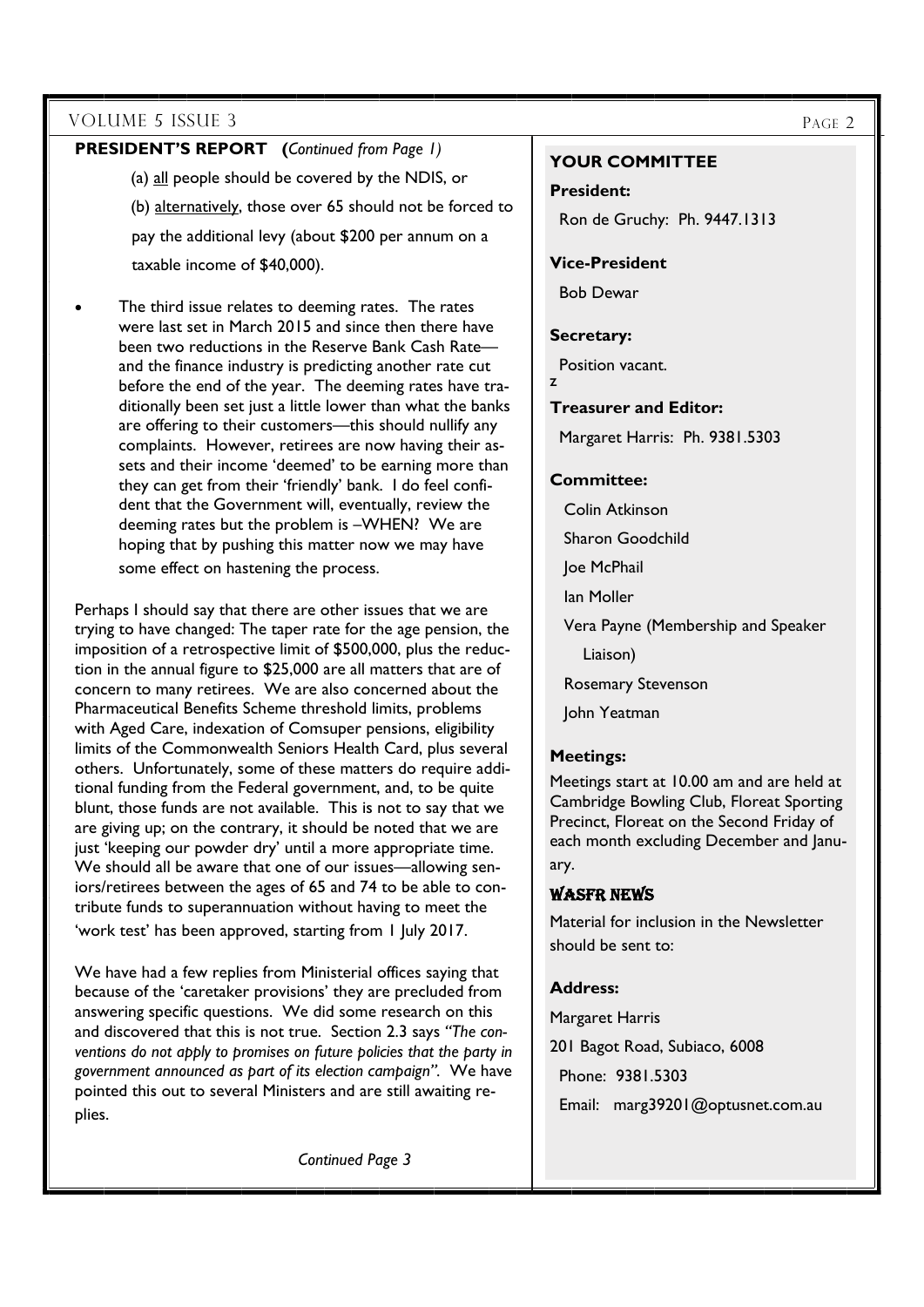#### **PRESIDENT'S REPORT** (*Continued from Page 2)*

On a State level we have endeavoured to continue to retain a good relationship with other similar retiree organizations. We will achieve more if we all pull together.

At the time of writing it is still just over two weeks to the election. It may be over by the time you get to read this. I will be attending a forum on 23 June so I might get to ask a few questions about some of the issues I have outlined above.

On an internal matter, the WA Department of Commerce has reviewed the Associations Incorporation Act and made a number of amendments which will require all Associations to make changes to their Constitutions. These changes are not immediate but our Committee is working on what changes we will have to make to conform with the new Act.

Finally, may I just say that, thanks to our special guest speaker organizer, we continue to have interesting speakers at our monthly meetings. We had 82 people on 13 May to listen to a lady from the Public Trustee's Office talk about Wills and Enduring Powers of Attorney. We are always interested to hear any suggestions that you may have on future topics that may be of interest to members. We have been fortunate to get Dr Peter Harries to speak at our November meeting. We are very lucky to get him—it should be great.

Our Annual General Meeting is scheduled for 12 August and, once again, we are on the lookout for more volunteers to serve on the Committee. Why don't you think about it?

Ron de Gruchy June 2016

#### **EDITOR'S NOTE**

President Ron's report above was written before the Federal election on 2 July. I was not able to produce this newsletter before now as I have been on holidays and have just returned to 'work'.

Ron will be presenting his up-to-date Report to the Annual General Meeting on 12 August.

My apologies. *Margaret Harris: Editor* 

# GUEST SPEAKERS

#### **8 APRIL 2016**

#### **DR BILL EDGAR AUSTRALIA'S INVOLVEMENT IN THE GREAT WAR**

Last year, 2015, saw a plethora of remembrances of Australia's involvement in what became known as the Gallipoli campaign. What was in fact just a hiccup in British, French and Turkish history became an event of major importance in Australia.

There will be many more 100 year commemorations of World War 1 battles which involved our Australian troops.

Why was Australia involved in the first place in a conflict on the other side of the world? John Forrest, later Lord Forrest, stated publicly that if England went to war then Australia would go as well. So, when war broke out we were involved.

The German armies went south from Germany into Belgium and were held up by the English and French armies along a line running from Belgium through France to Switzerland, which became known as the Western Front.

The introduction of machine guns and artillery into the fighting machine caused a stalemate. The attrition rate was enormous and no one was getting anywhere. The First Lord of the Admiralty, Winston Churchill had a 'grand plan', one of his many grand plans.

As we all know, the first Australian troops and their horses, left Albany in October 1914 headed for the Western Front. However, they were diverted to Egypt where they trained from December 1914 to March/April 1915. What was going on? No one knew. The campaign began with a failed naval attack by British and French ships on the Dardanelles Straits in February-March 1915 and continued with a major land invasion of the Gallipoli Peninsula on April 25, involving British and French troops as well as divisions of the Australian and New Zealand Army Corps (ANZAC). The British troops attacked at Cape Hellas; the French on the Asian side of the Dardanelles at Kum Kale, and the Australians at Anzac Cove. It was planned that the Australians would land at Gaba Tepe, but tide movements carried them north to Anzac Cove.

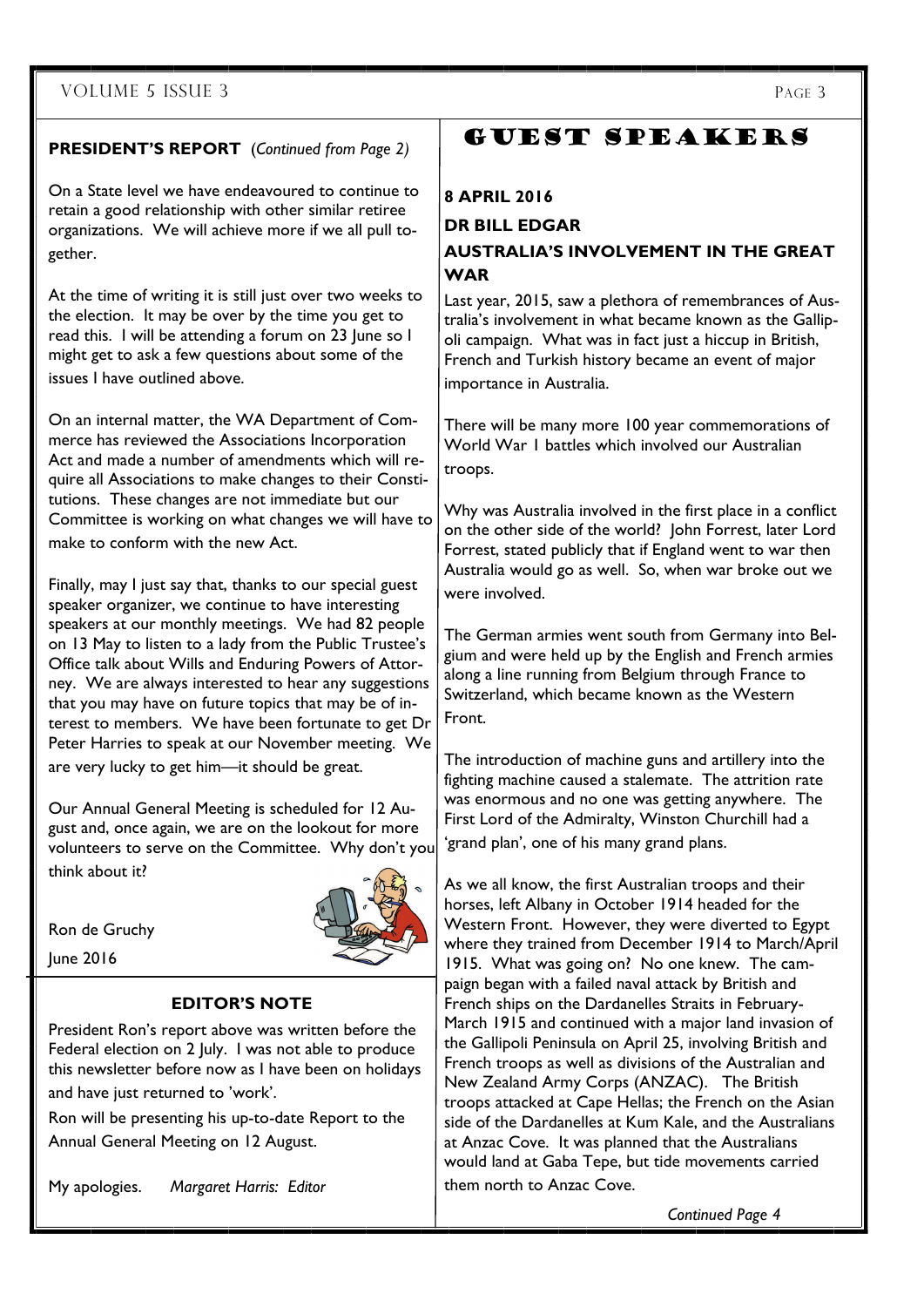It surprises Australians to learn that more French soldiers were killed at Gallipoli than Australians.

This first offensive failed, and the so-called second offensive occurred on 6 and 7 August (including Russell's Top and Lone Pine). They held on under great pressure. There were constant demands for reinforcements very early. From Western Australia went the 11th, 16th and 28th Battalions, together with the 10th Light Horse brought from Egypt—without their horses.

What cannot be reproduced here are the particularly graphic photos shown by Bill during his presentation. The harsh terrain made the mission almost impossible.

The allied troops were evacuated from Turkey in December 1915.

Once again, Bill pondered on the Australian obsession with the Gallipoli campaign. It was a military failure. In his mind, the battles on the Western Front were more important.

World War 1, 1914— 1918, was 'the war to end all wars'. In that conflict the most important battleground was the 'Western Front' in France and Belgium. Of the more than 295,000 Australians who served on the Western Front in the AIF, 46,000 lost their lives and 132,000 were wounded.

In March 1916, Prime Minister Billy Hughes was in England being wined and dined and being asked for more troops for the Western Front. Australia's troops were all volunteers. To amass more troops the Government hired entertainment entrepreneurs, J C Williamsons, to stage-manage Anzac Day parades in all capital cities. In Perth the Boy Scouts, Salvation Army, the 44th Battalion from Blackboy Hill, and returned soldiers all paraded down St Georges Terrace. It was a public relations triumph; enlistments went through the roof and quickly Australia was able to provide sufficient troops to embark for the 'killing fields' of Europe.

Bill's family had connections with three young men from Collie and he showed photos of Frank Aylett, Ben Sampson, and Jim Robb. They went off in April 1916 with the 16th Battalion from Western Australia to their first engagement at Armentieres, and from there south to Fromelles, where 5,000 men were lost in one night.

This was just a camouflage engagement to hide the fact that the British were mounting the Somme offensive where 50,000 men were lost in one night. What tragedies!! Australians were not involved in this first battle of the Somme but were later.

The Australians' next engagement was at Pozieres where their objective was to capture the Windmill, which was the highest point of land in the area, from where they could see the Germans. In this engagement the Australian 1st Division lost 7,000 men, the 2nd Division, 8,000, and the 4th Division 8,000. Pozieres was reduced to rubble.

I can't describe here all of Bill's wonderful photos of the battlefields he has visited. One that should be mentioned is the memorial at Thiepval near Pozieres where the names of nearly 80,000 British soldiers are commemorated. Their bodies were never found.

The Australians were then sent to Bullecourt, where their objective was to break through the Hindenburg Line. On the first night the Western Australian 16th Battalion went in with 900 men. Overnight they lost, either dead or wounded, 700 men.

Frank Aylett, mentioned earlier, had applied to join the infantry, but, being a farrier in his former life, was encouraged to join the artillery and look after the horses. On the night before he was due to join the artillery he went on a foray with the British and, along with about 40 others, was killed.

By now it was October 1917 and the Australians moved north to the city of Ypres and the battlefields in that area—Menin Road, Polygon Wood and Passchendaele.

Every night to this day, the Last Post is played at the Menin Gate where now thousands of tourists gather, but where in 1917/18 it was estimated over 1 million soldiers passed through the gate on their way to the Passchendaele Ridge.

The names over 50,000 men whose bodies were never found are commemorated at the Menin Gate. Many were Western Australians, among them men from Kalgoorlie. Our member, Vera Payne, asked Bill why the special mention of the Kalgoorlie soldiers in these battles? It is obvious when explained: they were miners, proficient in tunneling under the German lines. Twenty mines were planted, 18 were successfully detonated, one went off in the 1930s, and one has never been found!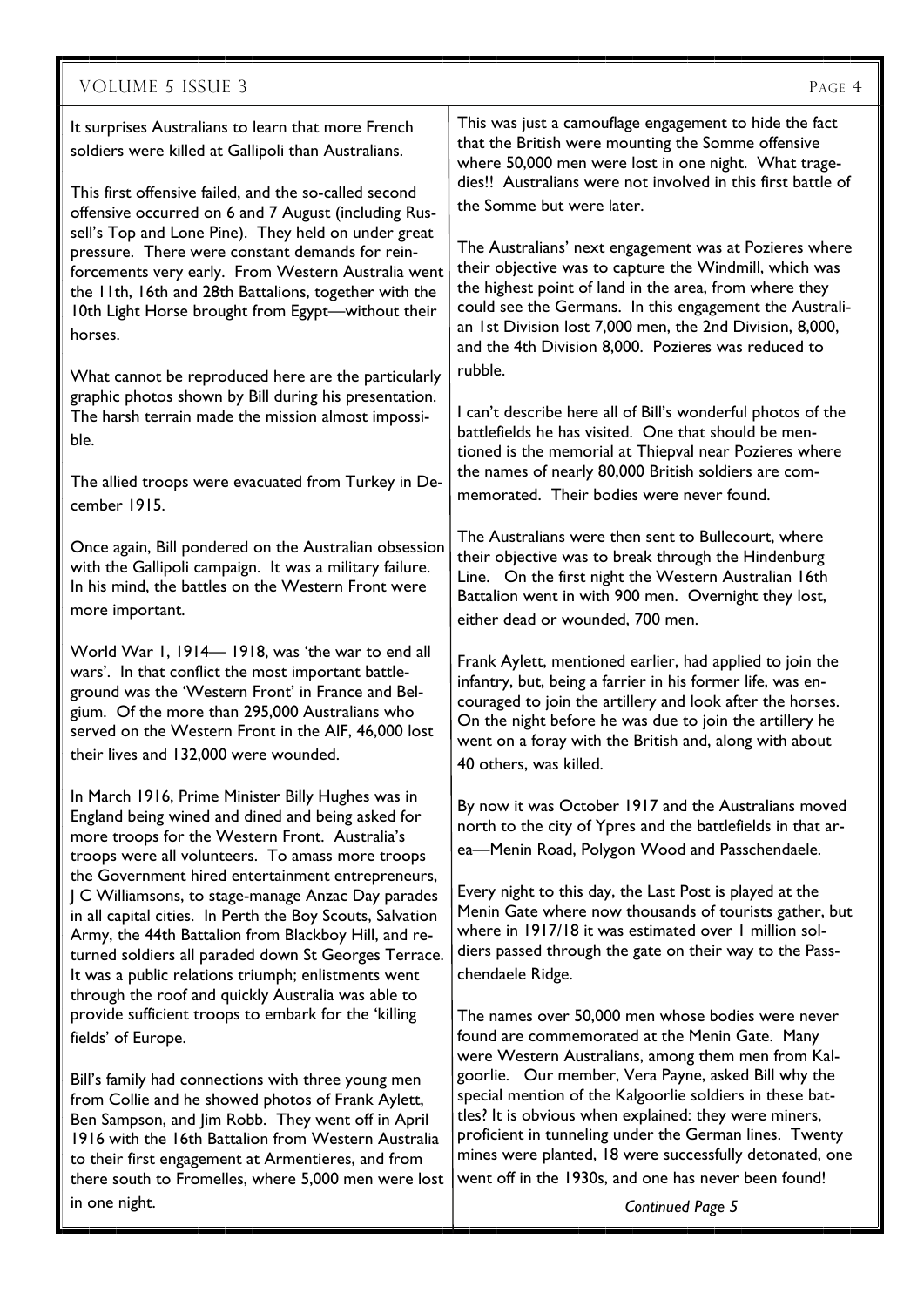### VOLUME 5 ISSUE 3

#### DR BILL EDGAR: AUSTRALIA'S INVOLVEMENT IN THE GREAT WAR (Cont.)

Vera remembered her school days in Boulder where the school, and she believes many other schools, displayed prints of the painting by Will Longstaff titled *Menin Gate at Midnight.* The original is in the Australian National War Memorial.



Bill said he was fortunate a number of years ago to be taken down some of the old tunnels. He was told that the Australian tunnels were easily identified as the roofs were higher than the British ones.

The Australians and Canadians fought the mud and slush to scale the Passchendaele Ridge where they were confronted by German machine gun bunkers. There are 25,000 Australians and Canadians commemorated in the Tyne Cot cemetery.

Ben Sampson mentioned earlier, was killed in this area and is commemorated in the Tyne Cot cemetery. Jim Robb was injured here and later died of wounds.

Sergeant Ross McLarty, from another prominent Western Australian family, was in the 44th Battalion, wounded, taken out and given the Military Medal, and returned to action. He survived and became a Premier of Western Australia. He went on and served in the 44th Battalion in the Second World War.

Such was the extent and the casualties in the Western Front campaign there are 2,500 cemeteries along the Western Front, 240 of them around Ypres.

In April 1918 the Germans captured the town of Villers-Brenonneux. On 25 April 1918 the Allies received orders to retake the town and it was chiefly the Australian 4th, 5th, 13th and 15th Divisions, with a couple of British battalions who, under cover of darkness achieved their objective. Two Western Australians from the 51st Battalion awarded high honours for their part in this battle were Charlie Stokes, DCM and Clifford Sadlier, VC, both from Subiaco.

Killed in this battle was Lieutenant Francis Sinclair Burt, son of Septimus Burt and uncle of former Chief Justice Sir Francis Burt. Another prominent West Australian killed on the same day was Ernie Parker from the law firm of Parker & Parker.

The beginning of the end was evident by 4th July 1918 when the Western Australian 44th Battalion drove the Germans from their dugouts and trenches and took the village of Le Hamel.

In late August 1918 Australia's Second Division attacked and captured the German stronghold of Mont St Quentin. This was the last major battle for the Australians and in October 1918 they were pulled out and the war ended in November.

Not all our soldiers went on to the Western Front. After leaving Gallipoli many were reunited with their horses in Egypt and went on to repel the Turks from their objective of capturing the Suez Canal at the Battle of Romani in August 1916. Remember the film *Lawrence of Arabia?* The Australian Light Horse regiments and the Desert Mounted Corps mounted the last cavalry charge in history when they attacked the wells at Beersheba in October 1918. They finally broke through to Jerusalem and finally Damascus. This final charge of World War 1 was captured in the film *The Light Horsemen.* Another West Australian involved in the Light Horse was George Maitland. We all know about Simpson and his donkey. Western Australia can be proud of George Maitland who, with his horse, rescued a man under heavy fire and for that received the DCM. He survived the war, returned to Australia, studied medicine and became a General Practitioner in Subiaco. He returned to the Middle East in the Second World War and again rescued a man under heavy fire, but this time with a truck. He went on to serve in New Guinea and survived.

Bill went on to mention other Western Australians from well-known families who fought with honour in WW1, but who are not widely recognized Australiawide.

Over 313,000 Australians joined up, about 32,300 of whom were Western Australians. This represented 9.9% of the State's population—the highest in the land.

Was our involvement on behalf of Britain in this conflict worth the sacrifice of so many young men? As far as Bill is concerned, the jury is still 'out'.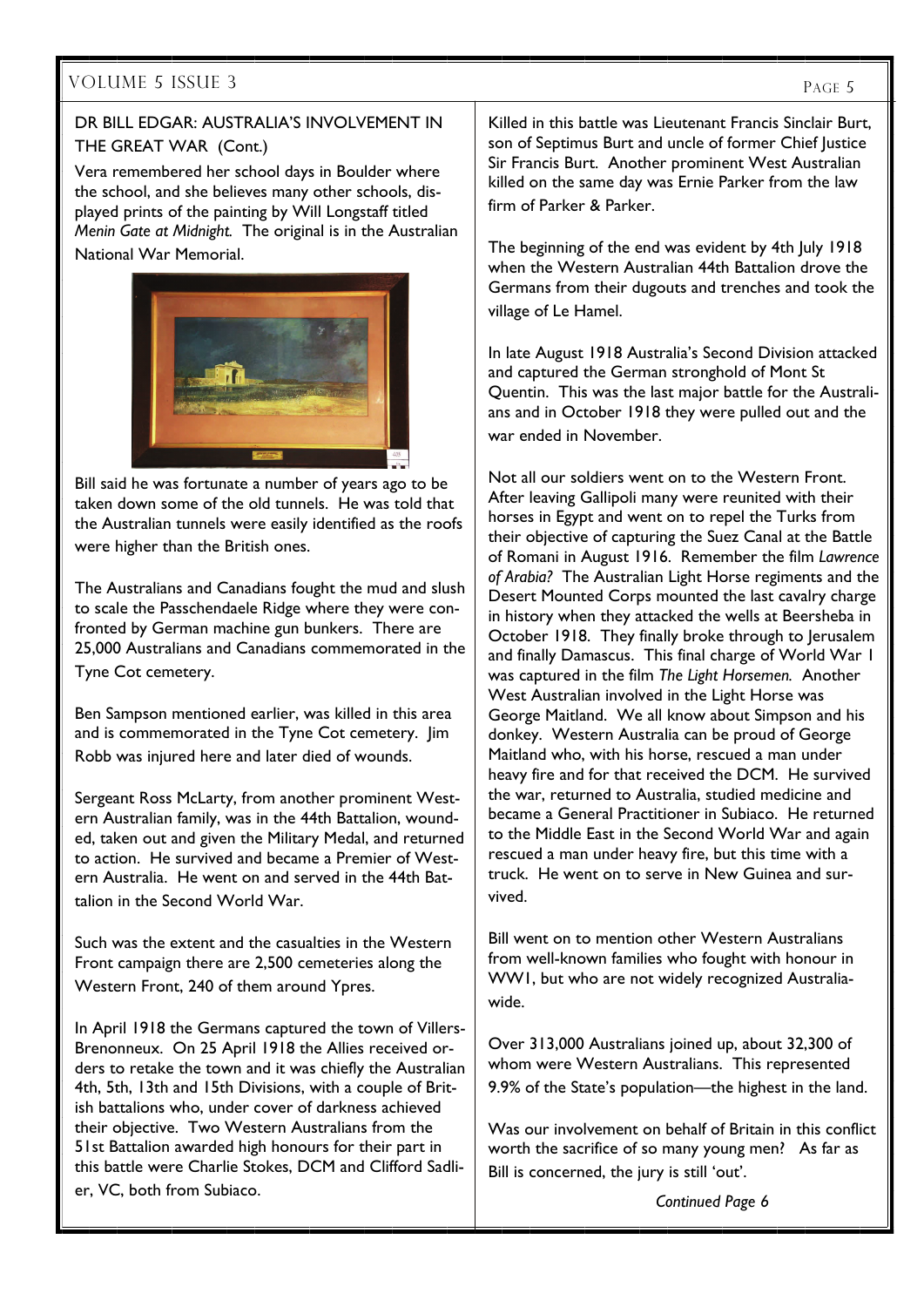# VOLUME 5 ISSUE 3

#### DR BILL EDGAR: AUSTRALIA'S INVOLVEMENT IN THE GREAT WAR (Cont.)

One of Bill's heroes of the Great War was Brigadier Arnold Potts. He enlisted in 1915 and saw active service at Gallipoli in July 1915. After the allied withdrawal from Gallipoli he moved on to the Western Front, rising through the ranks to become a Captain at the age of 20. He won the Military Cross at the battle of Mouquet Farm. He was very seriously injured in the battle of Le Hamel and, after being repatriated to England, returned to Australia in 1919. Not deterred, he went on to fight in the Second World War.

Bill Edgar has written a book about his hero, titled *Warrior of Kokoda,* and if you are interested in obtaining a copy, call Tammar Publications on 93418308, or email tammarwestnet.com.au





*Margaret Harris* 

#### **13 MAY 2016**

# **ETTA PALUMBO, PUBLIC TRUST OFFICE WILLS AND ESTATE PLANNING**

You could have heard the proverbial pin drop when over 80 members and visitors listened in rapt silence to our May guest speaker. And from the queue waiting to speak with her after the meeting was officially over, it was obvious that another hour would have been well used had it been available.

Etta Palumbo from the Public Trustee's office was instrumental in establishing the WA Will Bank, WA Will Week and Give2Good Foundation. Not only was her talk very informative but endearingly entertaining as well.

#### *Make sure your Will is valid and discoverable.*

Why is it important to have one? Because:

- 1. You decide who gets what, and
- 2. You decide whom you can trust to execute it.

#### *Modern day family structure complexities*

have changed the simple picture of the past: your superannuation arrangements need special attention; all the beneficiaries may have passed away by the time your will is to be executed; there may be minors or vulnerable people who depend on your specifically writing into your will what you bequeath them and who will be the Trustee to carry out your wishes.

#### *"What if I die intestate?"*

There is legislation, The Administration Act of 1903, which will decide who gets what in what order and in what proportion. The end result may not be what you would have wanted. Etta gave the example of a married couple where the husband inherited a house when he was very young and it was always left in just his name. There are no children and the couple has almost nothing in the bank. Does the wife get the house? No, because there are two estranged brothers in the UK to whom hubby has not spoken for over 30 years but who nevertheless are entitled to half the estate. Wifey gets the personal belongings in the house plus \$75,000—which bought a mansion in North Perth once upon a time, but wouldn't buy a 1-bedroom unit anywhere in Perth today. Since the estranged brothers are entitled to half the estate, the house must be sold—wifey has to find elsewhere to live. The Family Provision Act exists, to respond to the "that's not fair" sentiment, but then wifey must engage the services of a lawyer to fight the case and even if she can afford to do that, it may not be worth it. A similar situation can arise where one half of a young couple (with 2 children) owns the family home. When he or she dies, half the estate has to be put into trust for the children. Again, the house has to be sold. To get around the Administration Act of 1903, MAKE A WILL.

#### *The Family Provision Act:*

People do need to provide for their families, but this Act also allows people to challenge a Will or to put in their own claim. A spouse, a de-facto spouse, parents and children can *always* challenge a Will. It is not true, for example, that if a child (of any age) has been left \$20, that insignificant sum is enough to prevent a challenge. Viz. the case of mining magnate Peter Wright's biological daughter who was left \$3 million, but asked and received much more. Other possible challengers include, for example, a former spouse, grandchildren, de-facto partners. Step-children are a category recently added. Etta painted the fascinating scenario of "I, Jim, leave everything to the love of my life, Mary". Jim dies and Mary gets everything.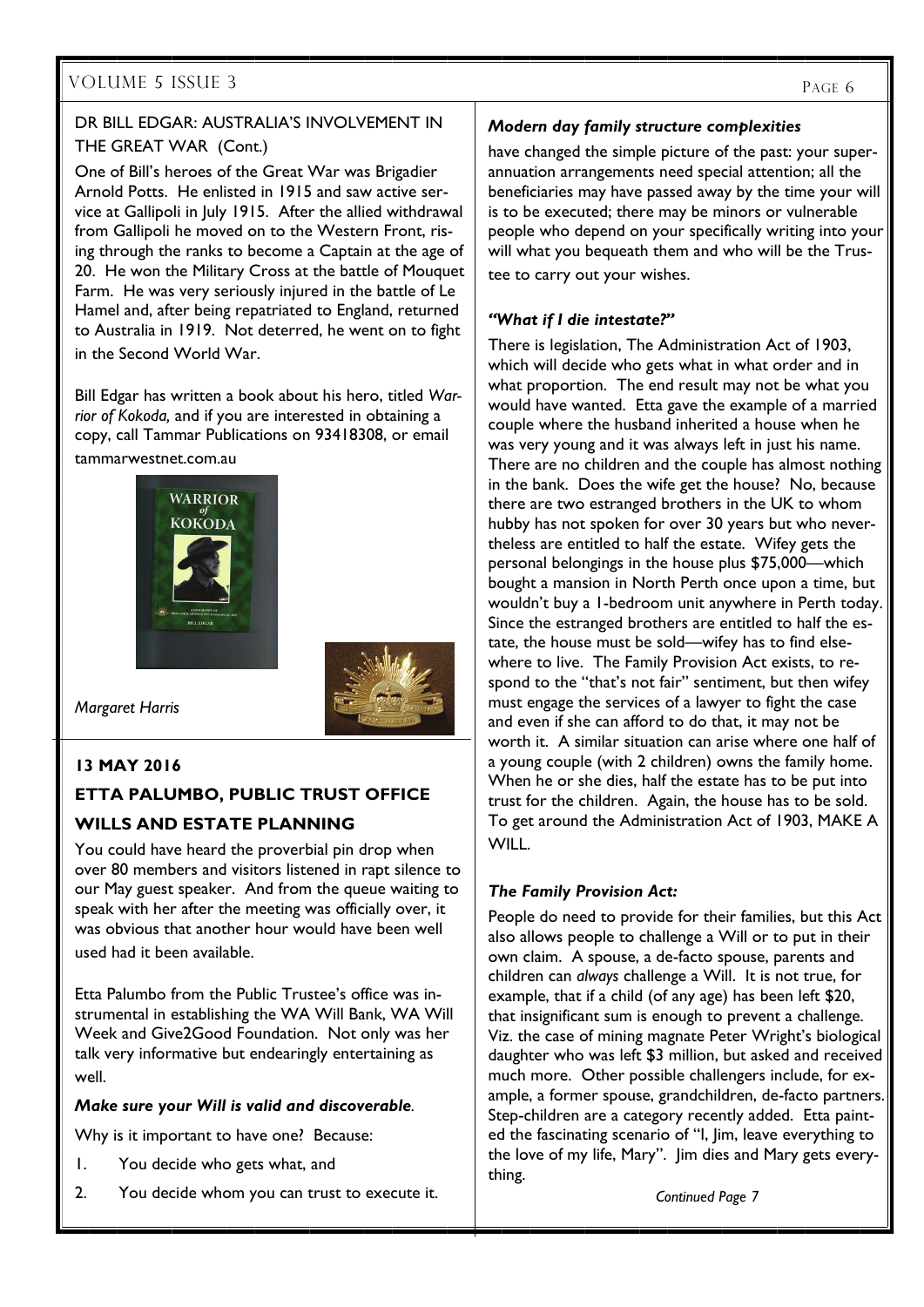# VOLUME 5 ISSUE 3

#### ETTA PALUMBO, PUBLIC TRUST OFFICE

WILLS AND ESTATE PLANNING (cont.)

Six months later she has a new love of her life, Jerry, and in her new Will she leaves everything to him. But Jerry has his own children, so when he dies……

#### *"I want to leave a child out of my Will".*

What a grenade to drop after you have died. But what will be the consequences if that child challenges? How much of your hard-earned estate will be left to divide after the court case? In fact, the court does not like to interfere with Wills. 75% of contested cases are successful, mainly because people see lawyers' fees racking up and decide that sharing the spoils with the contester is the less expensive of the two options. Etta spoke highly of lawyers but simply warned of the 'ambulance chasers' who put in ads such as "Not happy with your inheritance? Ring us! " Write your reasons for excluding someone from your Will in a letter to the court but not in your actual Will, which becomes a public document. Something like "To be opened in the event that my Will is challenged" on the envelope will suffice. Do not attach it to the Will because if you do, it becomes a codicil, a part of it.

A valid Will in Western Australia is one that:

- 1. Is in writing;
- 2. Is in the form of a document;
- 3. Is headed "The Last Will and Testament of…."
- 4. Needs to revoke all previous Wills. If you have assets in other countries, however, you might need a separate Will in that country. (Get a lawyer to help);
- 5. Appoints a suitable Executor, i.e. someone over 18 with some knowledge of the duties which will need to be carried out (and they are not inconsiderable), or, the Public Trustee yes, Etta did put in a plug once or twice for her organisation;
- 6. Gives away your assets and clearly spells out to whom;
- 7. Is properly signed and witnessed by two people. Both must be in the same room at the same time—use the same pen to prevent questions regarding time and place;

8. Is made by someone with "testamentary capacity" - at the end of the day the Probate Office decides whether or not you have it, for example Lang Hancock's last Will was made on his death bed, under the influence of pain drugs; everything was left to Rose, whereas in previous Wills everything had always been left to Gina. Of course, Gina challenged. The Public Trustee no longer does death bed Wills— MAKE YOUR WILL—NOW!

#### *Who can write your Will for you?*

#### *1. You, yourself.*

*Keep it simple and very clear.* Beware fancy wordage. Etta made the observation that the more educated people are, the more they stuff up their Wills!! *Date it! Include all your assets.* You may have acquired assets recently which were not included when you made your Will. Beware *Residual Clauses,* such as "If there is anything left, I give it to ….(e.g. a charity)" But when Mum went into a nursing home, the house and the farm had to be sold and 'everything else' went to the charity! When children challenge charities in such situations, they usually win and charity loses. But it would be good to prevent this problem in the first instance. *Allow for other people to die before you.* Suppose the entire estate is to go to a little boy, and the testator's sister is to be the Trustee. What if the little boy dies before the Testator? What if he has a child before he is 18—who gets the bequest then? *Total failure* refers to everybody dying, e.g. in a plane crash or a cruise catastrophe or an earthquake, etc. Who gets what then? Beware *contradictory clauses* such as "I leave the whole of my estate to my son and my farm to my nephew". If you bequeath percentages and the whole adds up to 110% that is a 'difficult one to navigate".

#### *2. A solicitor.*

Get quotes, making sure that you get a *specialist Wills lawyer.* 

#### *3. The Public Trustee.*

for which organisation there is a 4-month waiting list! Etta mentioned costs, which ranged from about \$300 for a very simple Will, with \$5,000—\$7,000 being the average and if complex, as high as \$10,000—\$20,000. Cost does not depend on the size of the bequest but on the complexity, i.e. on how much work has to be done.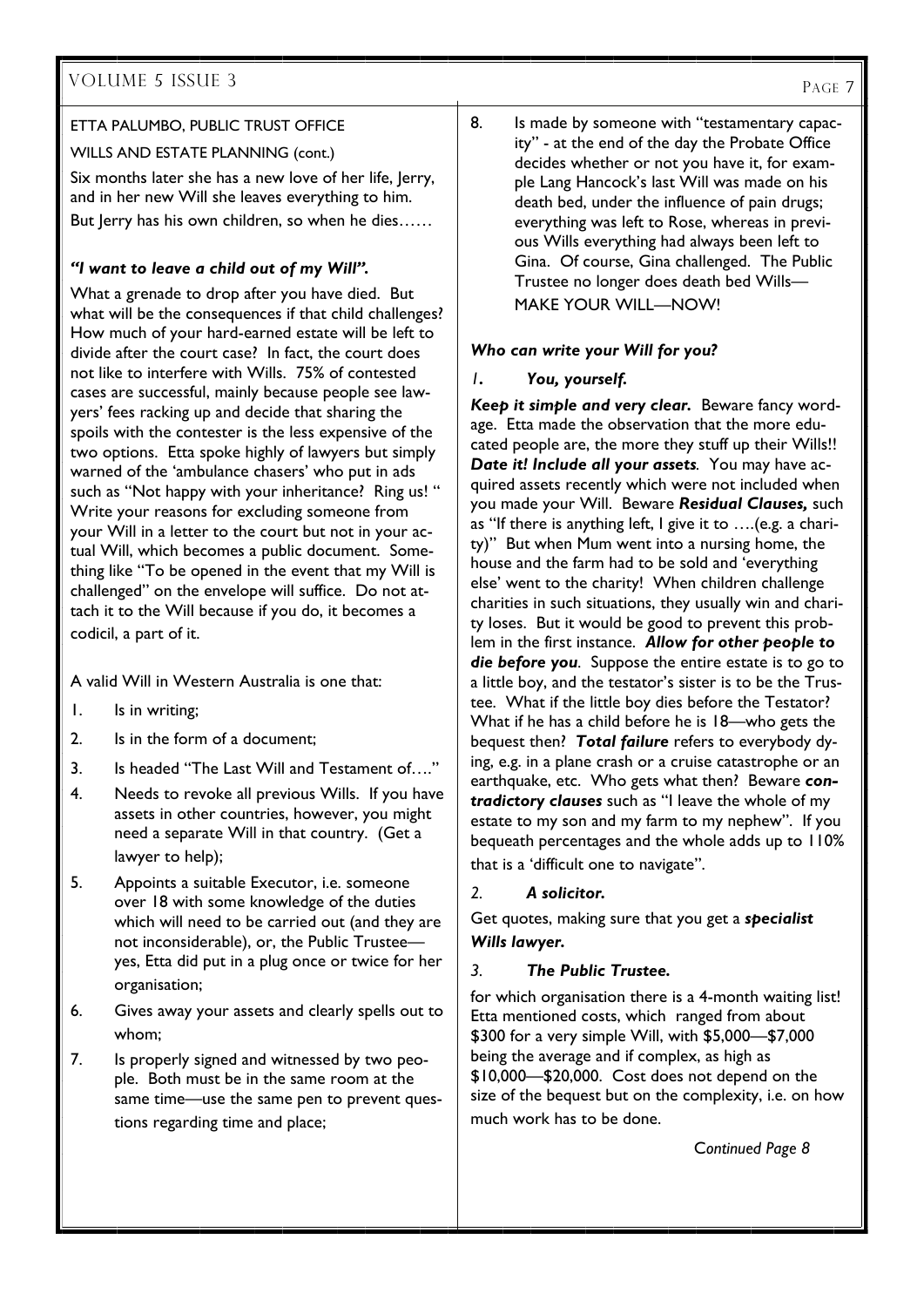#### ETTA PALUMBO, PUBLIC TRUST OFFICE

WILLS AND ESTATE PLANNING (cont.)

#### *Marriage and Divorce*

Make a new Will when **contemplating** once you are sure you don't want your ex-to-be to inherit anything from you. Otherwise, if you go over the rainbow before you are officially divorced, he/she will benefit. (There was a little titter when Etta said that upon hearing one Will read the kids exclaimed of a beneficiary, "But she was just the cleaner!" Always **write simply but in detail**—If……..then this, if………. then this.

#### *Pull out your Will annually and look at it.*

Anything changed? No? Then should be OK for another year.

*The Probate Office* must give authority before anything can be given to anybody. If there is a valid Will, with an Executor named, probate will be granted; if not, a claim must be made through Letters of Administration. This can be a complex area of the law and the assistance of a lawyer will doubtless be required. MAKE A WILL.

#### *Power of Attorney ends on Death*

The Executor of the estate then takes over. This will be whoever is named as such in the **last** Will. This burden may be too much to put on to the shoulders of an inconsolable relative, so Etta suggests appointing a professional executor, especially if it is a complex Will or if fighting/litigation is a possibility. Costs are not miniscule: about \$6,000 for a simple Will to be administered by the Public Trustee.

#### *Two main reasons why people ring the Public Trustee*

1. The Executor is doing the wrong thing. Get a lawyer. If it's the Public Trustee you are not happy with, write to the Attorney General.

2. The Will can't be found. It's often in esoteric places, like taped to the bottom of the cutlery drawer! Put the **original** Will where it is safe and will not get lost, e.g. the Public Trustee's WA Will Bank, which is free of charge if you deposit your Will personally. (You can download a deposit form and see details there.) Don't leave your Will with a solicitor, because the business may change hands and/ or its name and the original forgotten.

Don't put it in a safety deposit box—you may neglect to tell a relevant person that you have one. There is a Catch 22 situation where a Will cannot be executed until probate is passed, but probate cannot be granted unless the original Will is produced! IF YOU CANNOT FIND YOUR WILL, WRITE AN-OTHER ONE.

Financial administration is the biggest part of the Public Trustee's work. People given Enduring Power of Attorney often defraud. Terrible but true. The order of abusers of the elderly when it comes to money are: (1) a son, (2) a daughter, (3) a carer, (4) grandchildren!! The attitude can be, "He/She doesn't need it," or "I'm going to inherit it anyway". (Yes, but wait till your benefactor is dead). There is no watchdog looking over EPAs, but if there is a problem, report it to the State Administrative Tribunal.

*Funeral Insurance* can be a scam. If you have one, remember that the policy must be up to date. Etta believes that you are better off keeping your money in a bank account. *Money from your Will can be released for funeral expenses—and for nothing else.* 

There were so many questions and sadly, we ran out of time. A queue formed for the generous Etta's responses to personal queries—which queries and responses would have been of interest to us all. However, she did manage to answer a few publicly.

#### *How do I get my Will out of the Will Bank?*

Write, with copies of the same two ID documents you submitted when you deposited your Will. After a death, simply ring up, "Mum has died; I believe you have her Will". The Public Trustee people look up death notices and the death register. They have 100,000 Wills in their vault.

*To make a small change to my Will* can I just cross out and sign? Yes, but Etta's recommendation is to make a completely new Will, thus avoiding any problems.

#### *Is it a good idea to have family members as Executors?*

Etta personally thinks not. Why? Because both must agree on everything. The Public Trustee will never act jointly with anyone.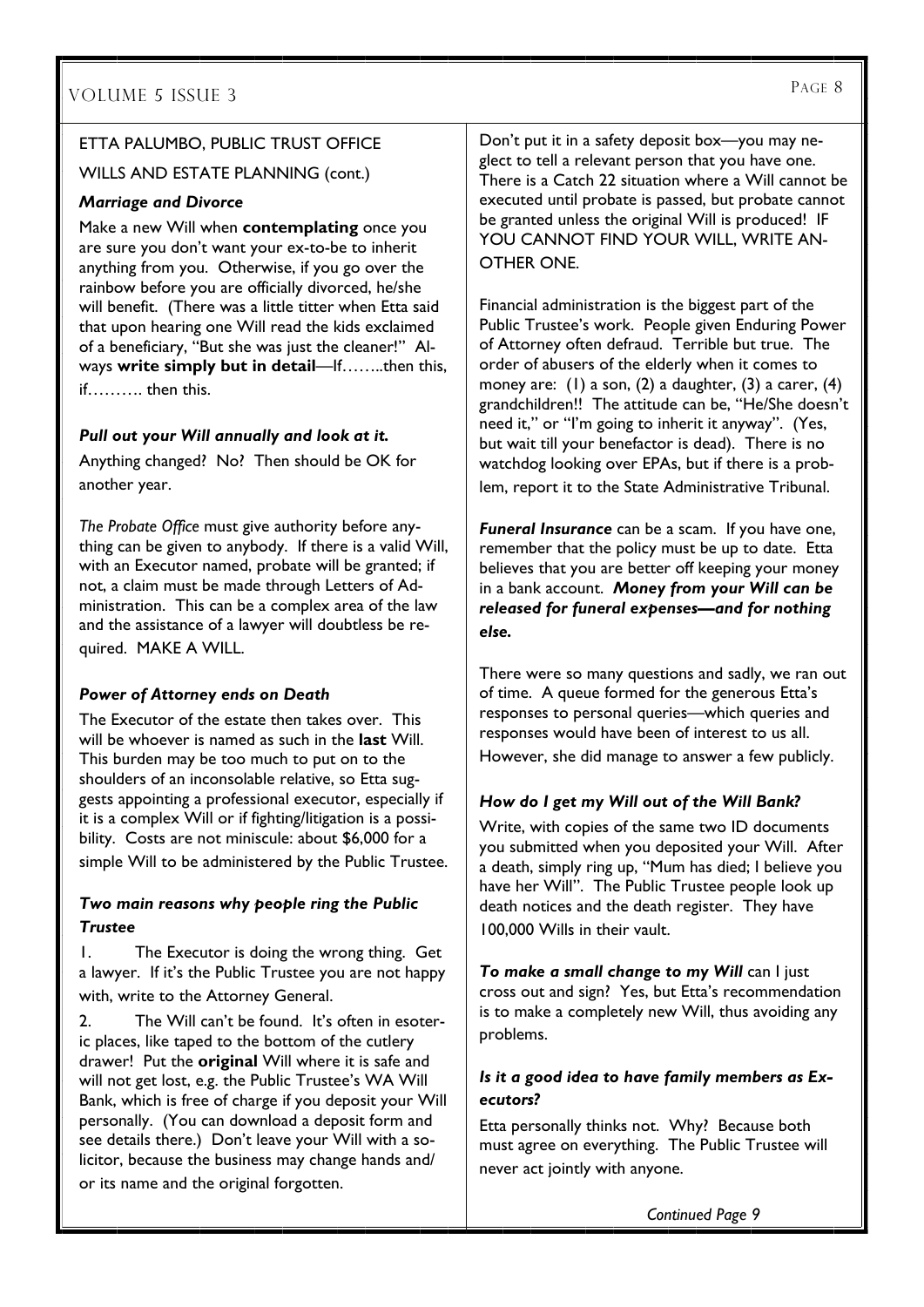#### ETTA PALUMBO, PUBLIC TRUST OFFICE

#### WILLS AND ESTATE PLANNING (cont.)

#### *Can someone appointed to be an Executor revoke the position?*

Yes; no one can be forced to do it. But let the appointee (testator) if he or she is still alive, know. If not, a new Executor needs to be appointed.

#### *Is it a good idea to discuss your Will with your children?*

Of course it is! A brilliant idea. Surprises are shocks.

#### *Why can only two children have Power of Attorney?*

Because it is practical. There must be agreement on any action; the more people involved, the less likely this would be, so the Law states, two only.

WA Will Week is in March of each year, and some talks are given during Seniors Week in November. More information can be Googled by simply typing in WA Public Trustee—Wills.

The resounding acclamation at the end of Etta's talk attested to the appreciation of our 80+ members and visitors, for her outstanding presentation.

*Vera Payne* 

#### **19 JUNE 216**

#### **MARIA DAVISON: AMANA LIVING**

#### **AGED CARE**

What a labyrinth, not to say a minefield, is Aged Care today. There are sundry 'packages' and ARCS (Asset Replacement Contributions), HAGS (Healthy Ageing Grants), RADS (Refundable Accommodation Deposits), DAPS (Daily Accommodation payments) and combinations galore. The Aged Care landscape is changing fast, the drivers being an ageing population and a demand for more choice; as of July 2015 we have the Government embedded CDC (Consumer Directed Care) and CHSP (Commonwealth Home Support Programme) ….. and further acronyms aplenty.

Maria Davison, Registered Psychologist and General Manager of Amana Living's Homes Care and Housing, gave us an honest and comprehensive outline of the salient points. Amana Living was founded 60 years ago as a not-for-profit organisation called *Anglican Homes,* providing housing for seniors. The Anglican Diocese has the ethos of a strong belief in **"living** the second half of life" as well as in taking care of everyone regardless of belief.

While neither the profit (Stock Exchange listed) nor the not-for-profit sections are doing very well, the latter has no shareholders to answer to and so can put its money wherever most needed, e.g. to Government-unfunded services in Assessment, Clinical care and a rapidly growing need, Dementia.

The once labeled *"Nursing Homes and Hostels"* are now *"Residential Care"* and only those who have the highest needs go into *Residential Aged Care.* 78 is the average age of WA people opting for Retirement Villages and 82 of those entering Residential Care. Amana Living is also one of the four *Transition Care* providers in Perth, where the client is looked after for 12 weeks between leaving hospital and (hopefully) going home.

While there is both State and Commonwealth funding for Home Care, more and more of it comes in the form of "packages", from very low level 1 to very high level 4. In Perth, Amana Living offers 549 packages of Home Care, 752 packages of Residential Care, has 723 clients in 636 housing units, and 65 people in Transition Care.

We have heard the statistics before, but they are worth repeating, formidable though they might be: Currently there are 4.5 people aged 15-64 for every 1 person over 65; by 2055 the 15-64s will have dropped to 2.7 and, for the first time ever, the 65+ group will outnumber children under 5. There will be 4 times as many people aged 85+, 70% of whom will receive some form of care.

The Government's response to Aged Care needs is based on *Choice* and *Control.* The vast majority of people now want to stay at home so the funding ratio is changing to accommodate that. In the tendering process 2 years ago, Amana Living was given an amount of funding per day for a specific number of levels of packages.

*Continued Page 10* 

# ASI WEILL AND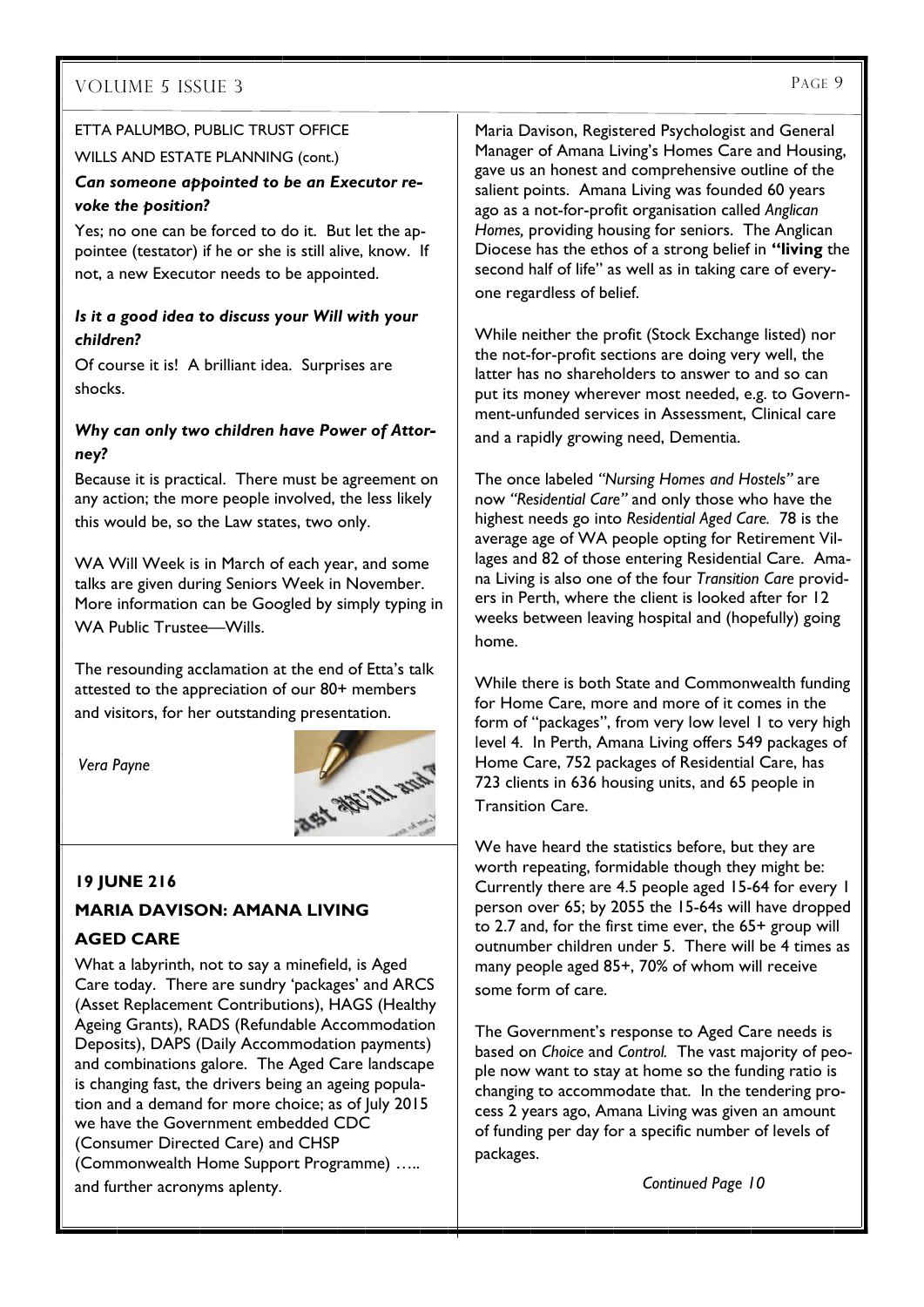#### MARIA DAVISON: AMANA LIVING

#### AGED CARE (cont,)

From July last year the situation is that every person is given his/her own 'bank balance', knows the cost of care and what has been received (through a monthly statement) and whatever hasn't been spent rolls over and is allowed to accumulate for as long as the person receives that particular package.

Until 2 years ago mainly basic services were offered, but now that it is a Consumer Directed Care world, not just needs but also wants are catered for, with restrictions of course. Maria gave the example of a client visiting a brother in Canberra, who for health reasons could not come to Perth. She also outlined package-costs, but they are too complicated for this overview. A *Schedule of Fees and Charges for Residential and Home Care from March 2015* has been provided by the Australian Government Department of Social Services and you can Google this or we can send you an emailed copy, as also a *Home Care Fee Estimator.* Be aware,

however, that the figures change every year.

#### **What to look for in a 'package'?**

- 1. A full range of levels, but beyond Level 2 there is a waiting list, with levels 3 and 4 being in high demand.
- 2. Fees: There is a great range and they are not consistent in the market. For example, the Administration fee can be between 10% and 60% of your allowance, but the hourly rate penalties for after-hour services might be huge and the end result could be that the 60% is a better choice.
- 3. The additional costs: Ask about these at the outset, e.g. assessment services, reviews, hourly rate of normal services and of afterhours services. A cost of \$130 p/h for a Registered Nurse was mentioned.
- 4. Consistency of well-trained staff: You don't want to have to explain your situation again and again, every time someone new comes on.
- 5. Use of other contractors (e.g. showermodifiers) and equipment (e.g. wheelchairs) and supplies purchase. Unspent funds (and they can be up to \$30,000!!) are limited as to where they can be used; be aware of this and spell out your specific needs beyond the basic services.

6. Expertise in core areas such as clinical needs (e.g. physiotherapy).

**Improving the system going forward:** Amana Living believes that removing the "Supply Caps" will be good because at the moment these preclude you from taking the balance of your unspent funds with you to another provider should you wish to move; from February 2017 you will be able to do so. Currently also, Amana Living cannot choose the ratio of packages for which it subsidy-tenders. It therefore advocates a lump sum of money to be used where it sees fit. There is a huge demand in some package areas, very low in others, but Amana Living is stuck in the levels it receives and cannot move those packages around. It advocates a simpler system of assessments, with a bucket of money given to be spent where it deems most appropriate. Additionally, in the May 2016 Budget the Government clawed back \$1.2 billion over the next 4 years in its subsidies for Aged and Community Services; *Forward Estimates* had under-estimated the cost of aged care and now there is a big blow-out. Maria also believes that quality should not be sacrificed for compliance; "safeguards" must result in good service and not in, e.g. time wastage by staff. Consumers need to look into the wider picture, not just financial issues. Currently, people are told what services are on offer but there is no one-stop shop of information. The tendency so far by Government is for less planning and more response when and to whatever goes wrong! (An article in *The West Australian* 23 June 2016 by Trevor Lovelle, Executive Officer at Aged and Community Services WA, an industry body for not-for-profit Age and Community Care providers, was headed *"Aged-care savings will cost more in long run".*

**Carer-training?** Although there is no requirement for a certificate, the vast majority of providers do put carers through a training programme.

**How to choose your package?** Level I is a very low level of care with just occasional support such as

going shopping or to the doctor's because perhaps you no longer drive. Level 2 includes some home cleaning and gardening, where there might be safety issues for the client. At level 3, where mobility is reduced, help is given to shower. Level 4 gives all the preceding plus extras such as help taking daily medication, insulin injections for the diabetic, clinical care and/or continence management. A level 3 or 4 assessment automatically also enables the client to go into Residential Care.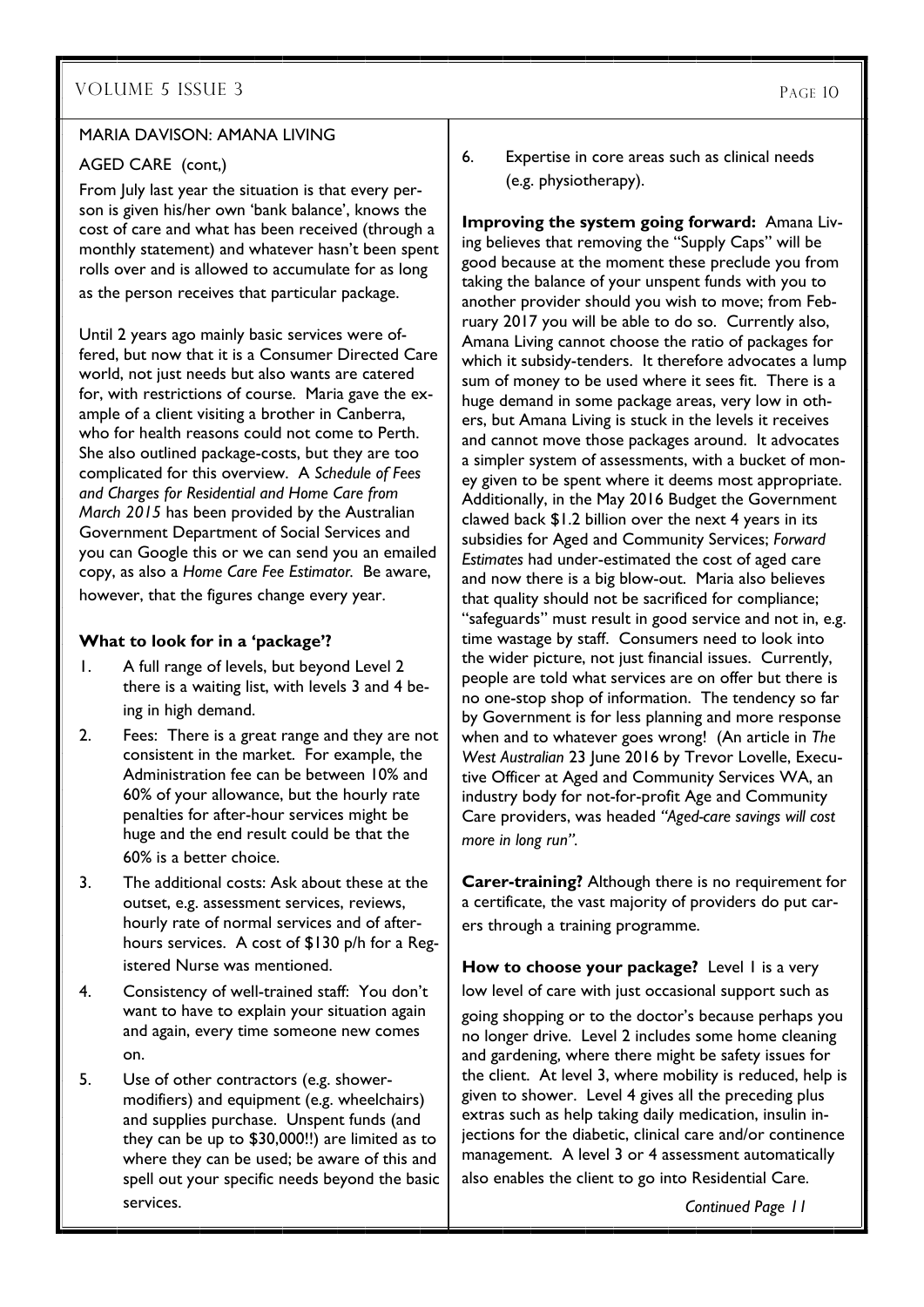#### MARIA DAVISON: AMANA LIVING

#### AGED CARE (cont.)

A client co-payment of \$21 (currently for any level, suggests that it is better to choose a higher level of care.

**Who makes the assessment?** HACC (Home and Community Care), a joint initiative of the Commonwealth and State Governments, can be contacted directly, but there is a 6-week waiting list unless there is high priority. A member of RAS (Regional Assessment Service) may refer you to ACAT (Aged Care Assessment Team) which requires a GP referral unless you are in hospital where there is no waiting time because the hospital needs your bed!

**What will it cost me?** Generally, if you have a \$1 million house, live alone and need Residential Aged Care, you will either need to sell your house or come up with a lump sum of money for your bond; you can rent out your home and pay rent as you go, but if you don't have the full amount up front you will be charged interest (currently 6+%). In most cases a \$200,000— \$600,000 bond (RAD or DAP) is paid from which the provider gets the interest; the lump sum (minus the interest) is returned on the client's leaving (or death). Should you choose a high-end facility such as Berrington, the bond will of course be considerably higher. Additionally, there is a 'Basic Daily Care Fee' currently \$35 per day. You can go online to *My Aged Care,* tap in your assets, and you will see your approximate payments, depending on your choice.

**Reliability of carers** especially on weekends? What if a carer doesn't turn up? What back-up is there? This is a big challenge, but Amana Living have the whole roster on hand-held, GPS tracked, phones, which notify if no-one has turned up. Ideally, there are a couple of people on stand-by….ideally. Amana Living will help you employ your own staff should you wish that, but a premium cost is involved because of the overheads.

**Big turnover of staff?** Certainly attracting good staff is a big challenge. The majority of Amana Living workers are 55+ years so very reliable. But a number of younger people are coming in (because as workers age they don't necessarily want to work the same hours as before) and the turnover is greater here. Something like the *Uber* situation has arisen in the industry. Amana Living cannot now compete with cheaper agencies such as *"Better Caring",* an on-line platform by a Sydney innovator, where good carers can register and

clients can go online to choose. Thought to be a wacky idea initially, it is now flourishing, basically because people want control and choice, i.e. it is a market driven service. Maria believes that going forward there will be DIY models.

**Extra services:** As well as the Basic Daily Care Fee and the RAD or DAP, there is a fee for Extra Services, which do attract a Government subsidy to providers, based on needs:

- 1. No funding;
- 2. Middle funding
- 3. High funding.

\$210 per day has been the top but now Government will reduce it by about \$15 per person. Providers come up with a suite of offers, such as Foxtel, WiFi, a glass of wine with dinner, a celebration dinner. People are often forced into taking a package which includes extras they do not want, because that package caters to most of their needs and they are desperate to get these needed services.

**What happens to the packages in the event of a change of Government?** No change for the public because Governments are politically savvy, but providers get less money …..

Maria was thanked in the usual way for her "very clear and comprehensive overview of a very complicated subject".



*Vera Payne* 

# **HAVE A GO DAY**

#### **Wednesday 9 November 2016**

Burswood Park, Great Eastern Highway, 9 a.m. to 3.30 p.m.,

Free activities and information day for Over 45s. Featuring activities, clubs/groups, seniors and commercial agencies.

For more information contact: Seniors Recreation Council of WA Inc Phone 9492 9772 www.srcwa.asn.au